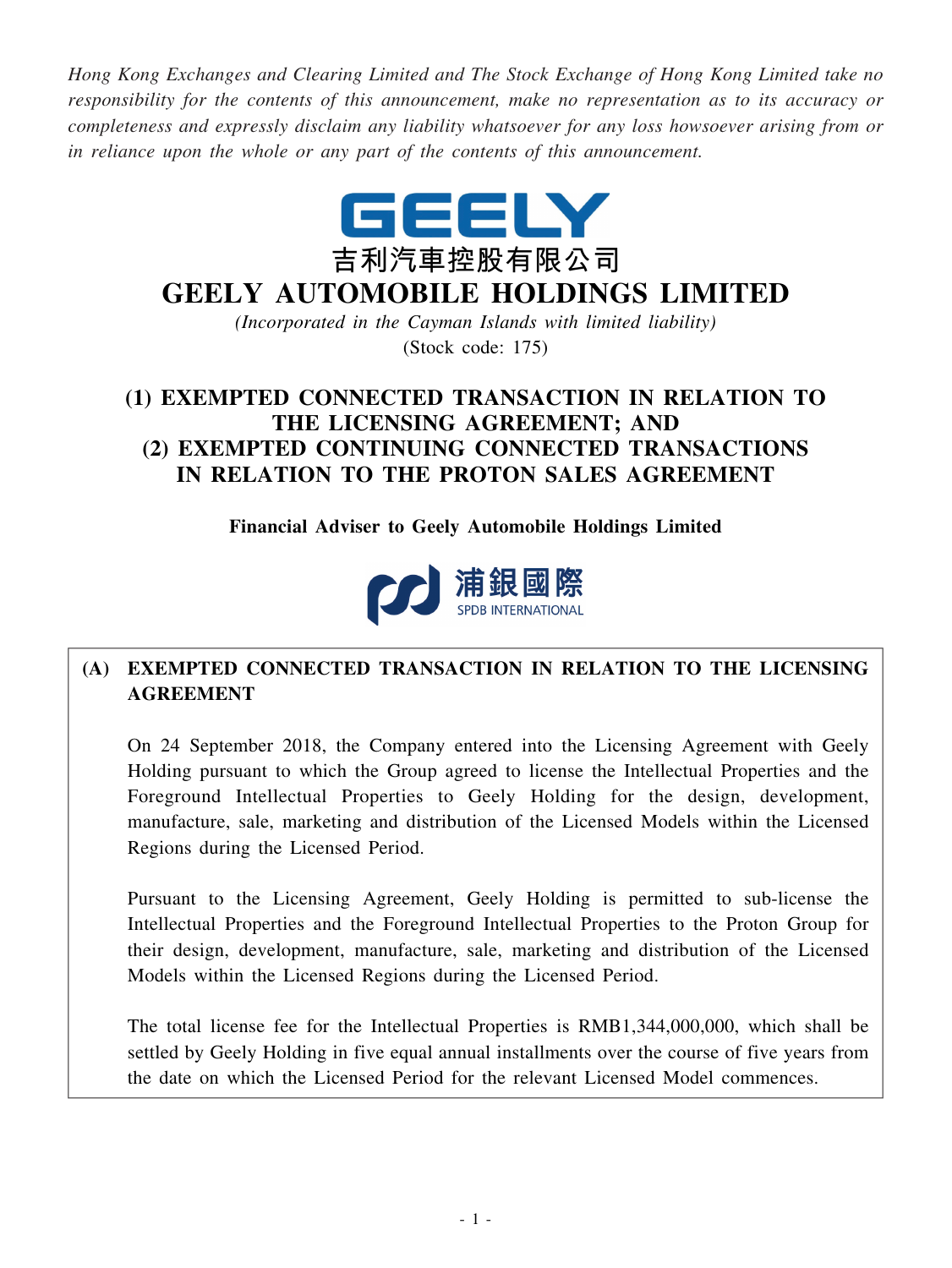## **(B) EXEMPTED CONTINUING CONNECTED TRANSACTIONS IN RELATION TO THE PROTON SALES AGREEMENT**

On 24 September 2018, the Group agreed to sell, and the Geely Holding Group agreed to procure, CBUs, CKDs and related after-sales parts of the Licensed Models for a term of three years ending on 31 December 2020. The CBUs, CKDs and related after-sales parts of the Licensed Models to be procured by the Geely Holding Group pursuant to the Proton Sales Agreement will be sold to the Proton Group for their sale, marketing and distribution in the Licensed Regions.

The proposed Proton Sales Annual Caps for the three years ending 31 December 2020 are RMB398,729,892, RMB3,803,497,732 and RMB4,147,700,048, respectively.

### **IMPLICATIONS UNDER THE LISTING RULES**

### **(A) The Licensing Agreement**

As at the date of this announcement, Geely Holding is ultimately wholly owned by Mr. Li and his associate. As such, Geely Holding is an associate of Mr. Li, an executive Director and a substantial Shareholder holding approximately 44.41% of the total issued share capital of the Company as at the date of this announcement, and a connected person of the Company. Accordingly, the transaction contemplated under the Licensing Agreement constitutes a connected transaction for the Company pursuant to Chapter 14A of the Listing Rules.

As the applicable percentage ratios (as defined in the Listing Rules) of the Licensing Agreement are over 0.1% but less than 5%, the Licensing Agreement is subject to the reporting and announcement requirements, but is exempt from the Independent Shareholders' approval requirement under Chapter 14A of the Listing Rules.

#### **(B) The Proton Sales Agreement**

As Geely Holding is a connected person of the Company, the transactions contemplated under the Proton Sales Agreement constitute continuing connected transactions for the Company pursuant to Chapter 14A of the Listing Rules.

As the applicable percentage ratios (as defined in the Listing Rules) of the Proton Sales Annual Caps are over 0.1% but less than 5% on an annual basis, the Proton Sales Agreement (including the Proton Sales Annual Caps) is subject to the reporting, annual review and announcement requirements, but is exempt from the Independent Shareholders' approval requirement under Chapter 14A of the Listing Rules.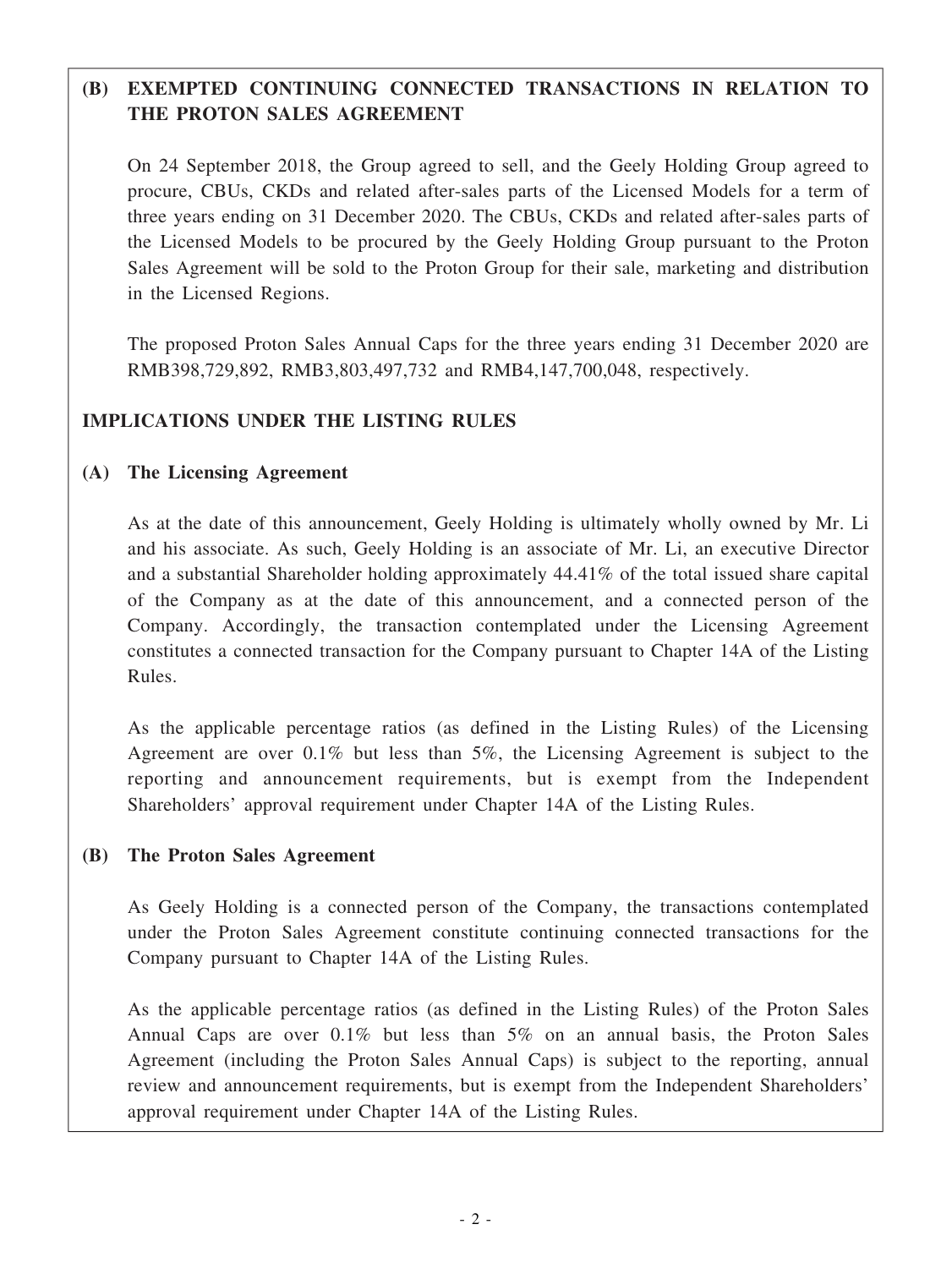Mr. Li, Mr. Yang Jian, Mr. Li Dong Hui, Daniel and Mr. An Cong Hui, each an executive Director, are considered to be interested in the Licensing Agreement and the Proton Sales Agreement by virtue of their interests and/or directorship in Geely Holding. As a result, each of Mr. Li, Mr. Yang Jian, Mr. Li Dong Hui, Daniel and Mr. An Cong Hui has abstained from voting on the Board resolutions for approving the Licensing Agreement and the Proton Sales Agreement (including the Proton Sales Annual Caps) and the transactions contemplated thereunder.

On 23 June 2017, Geely Holding entered into an agreement with DRB-HICOM pursuant to which the Geely Holding Group acquired from DRB-HICOM 49.9% interests in Proton, a Malaysia-based automobile company.

On 24 September 2018, the Company entered into the Licensing Agreement with Geely Holding for the licensing of the Intellectual Properties and the Foreground Intellectual Properties by the Group to Geely Holding for the design, development, manufacture, sale, marketing and distribution of the Licensed Models within the Licensed Regions during the Licensed Period. Also on 24 September 2018, the Company entered into the Proton Sales Agreement with Geely Holding for the sale of CBUs, CKDs and related after-sales parts of the Licensed Models by the Group to the Geely Holding Group.

The Intellectual Properties and the Foreground Intellectual Properties to be licensed to Geely Holding pursuant to the Licensing Agreement, and the CBUs, CKDs and related after-sales parts of the Licensed Models to be procured by the Geely Holding Group pursuant to the Proton Sales Agreement are for the ultimate use by the Proton Group for their design, development, manufacture, sale, marketing and distribution of the Licensed Models in the Licensed Regions.

### **EXEMPTED CONNECTED TRANSACTION IN RELATION TO THE LICENSING AGREEMENT**

Details of the Licensing Agreement are set out below:

### **Date**

24 September 2018

### **Parties**

Licensor: the Company

Licensee: Geely Holding

The Group is principally engaged in the research and development, manufacturing and trading of automobiles, automobile parts and related automobile components, and investment holding.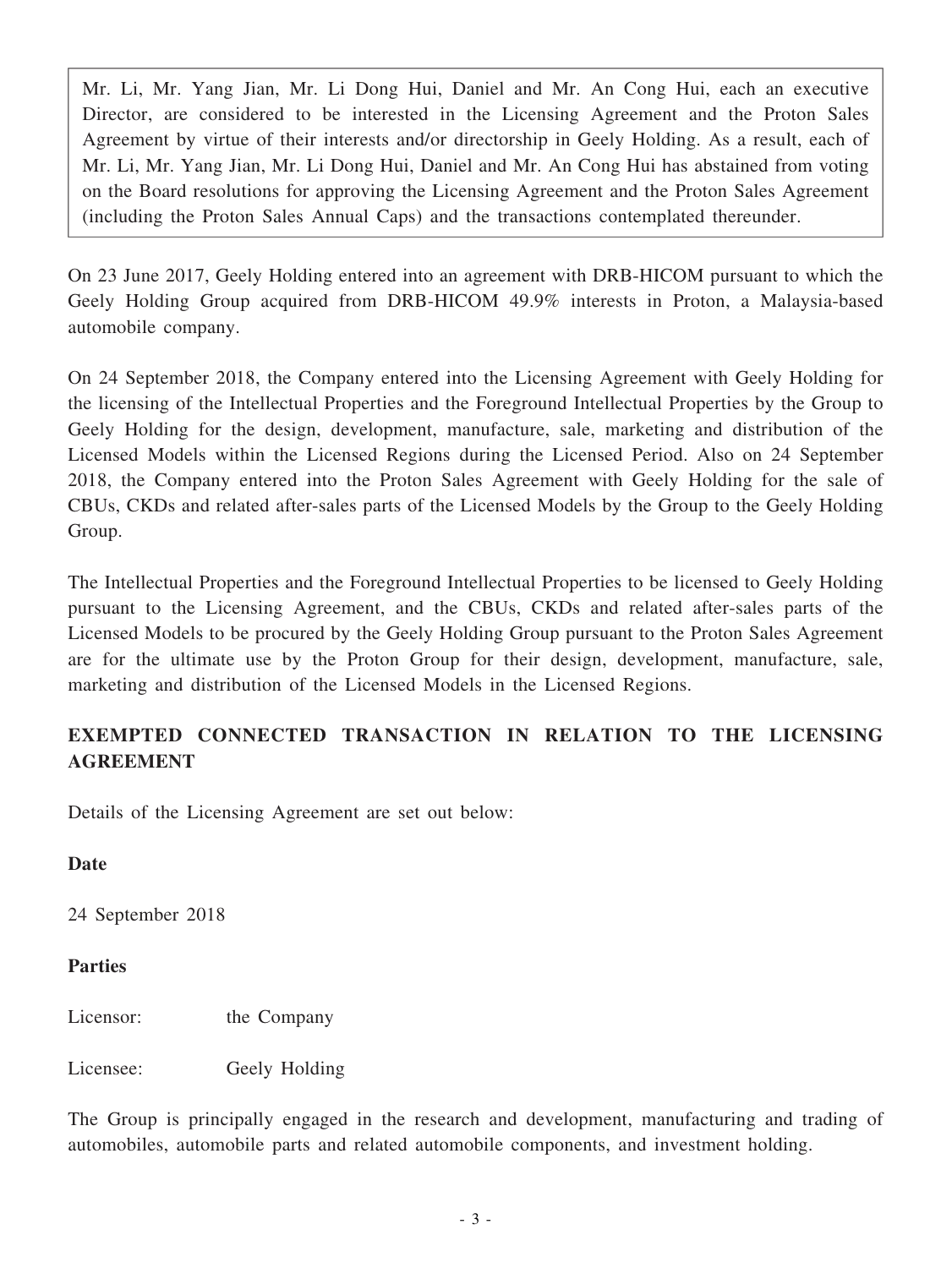Geely Holding is principally engaged in the sales of automobiles and related parts and components wholesale and retail business. As at the date of this announcement, Geely Holding is ultimately wholly owned by Mr. Li and his associate. Mr. Li is an executive Director and a substantial Shareholder holding approximately 44.41% of the total issued share capital of the Company as at the date of this announcement. Accordingly, Geely Holding is an associate of Mr. Li and a connected person of the Company under the Listing Rules.

### **Subject matter**

Pursuant to the Licensing Agreement, the Group agreed to license the Intellectual Properties and the Foreground Intellectual Properties to Geely Holding for their design, development, manufacture, sale, marketing and distribution of the Licensed Models within the Licensed Regions during the Licensed Period.

Pursuant to the Licensing Agreement, Geely Holding is permitted to sub-license the Intellectual Properties and the Foreground Intellectual Properties only to the Proton Group for their design, development, manufacture, sale, marketing and distribution of the Licensed Models within the Licensed Regions during the Licensed Period.

Pursuant to the Licensing Agreement, the licensing of the Intellectual Properties and the Foreground Intellectual Properties by the Group to Geely Holding shall be (i) an exclusive license during the period from the beginning of the first year of the Licensed Period to the end of the fifth year of the Licensed Period, under which the Group may not license the Intellectual Properties and the Foreground Intellectual Properties to other parties other than Geely Holding; and (ii) a general license during the period from the beginning of the sixth year of the Licensed Period to the end of the tenth year of the Licensed Period, under which the Group may license the Intellectual Properties and the Foreground Intellectual Properties to other parties other than Geely Holding if the Group so wishes.

### **Intellectual Properties and Foreground Intellectual Properties**

Pursuant to the Licensing Agreement, the Intellectual Properties to be licensed to the Geely Holding Group by the Group include, among other things, patents, inventions, designs, copyrights, etc. associated with the Licensed Models (that is, the NL-3 Model (also known as "Geely Boyue" (吉利博 越)), the SX11 Model and the VF11 Model). For the avoidance of doubt, the NL-3 Model is an existing vehicle model of the Group while the SX11 Model and the VF11 Model are new vehicle models to be launched by the Group.

During the Licensed Period, either party to the Licensing Agreement shall have the rights to use the Foreground Intellectual Properties (that is, any subsequent enhancement, development, update and revision on the Intellectual Properties) developed by the other party free of charge.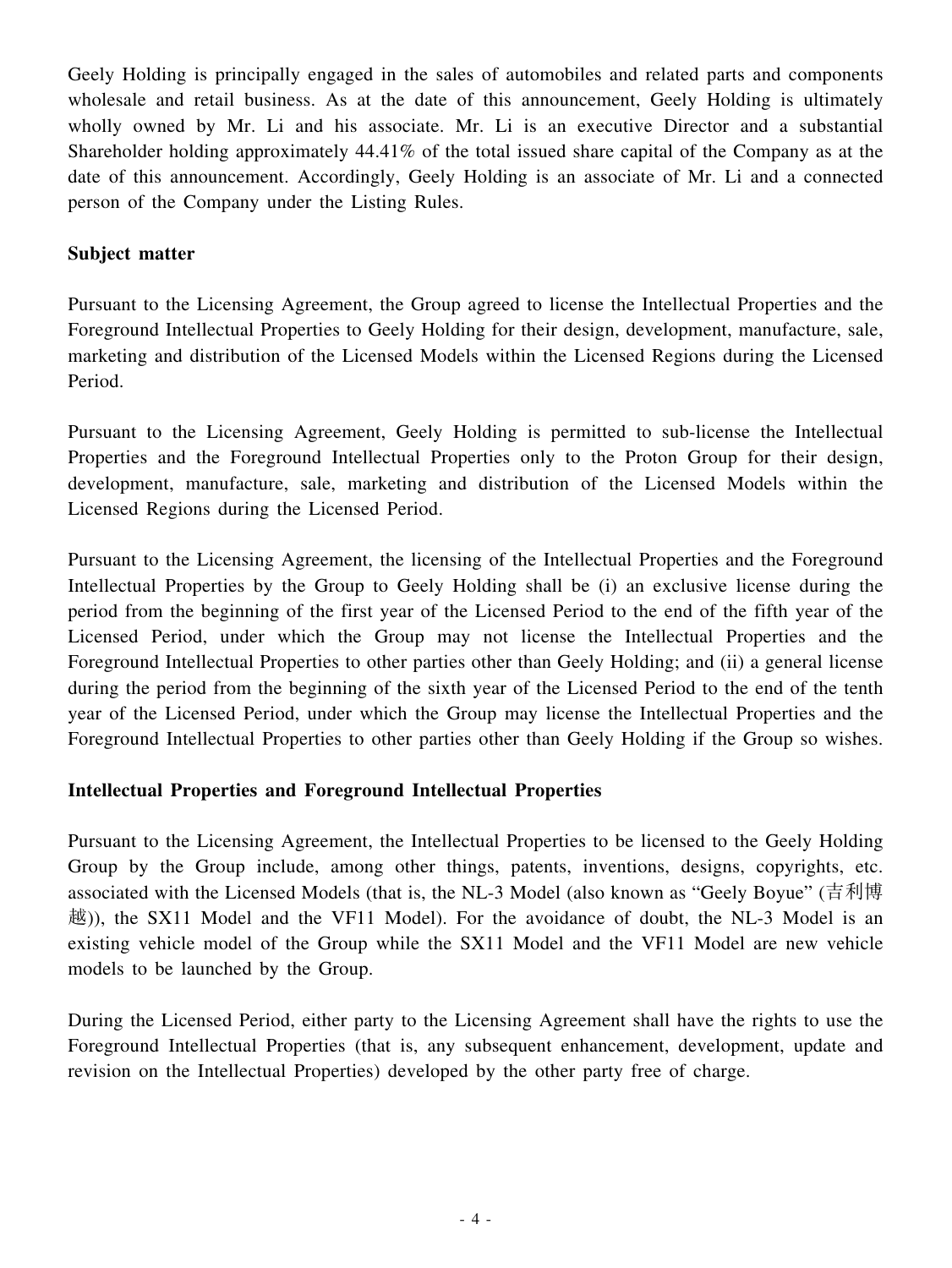### **License fee**

The total license fee for the Intellectual Properties is RMB1,344,000,000, which shall be settled by Geely Holding in five equal annual installments over the course of five years from the date on which the Licensed Period for the relevant Licensed Model commences.

The license fee for the Intellectual Properties was determined after arm's length negotiations between the Company and Geely Holding with reference to (i) the actual research and development costs (including labour costs, design and testing costs, prototype costs, etc.) incurred by the Group in developing the Intellectual Properties; and (ii) the estimated market size of the Licensed Models in the Licensed Regions. Having considered that (i) the Group has been or will be manufacturing, selling, marketing and distributing the Licensed Models in the PRC using the Intellectual Properties (that is, the research and development costs of the Intellectual Properties would have been incurred by the Group regardless of whether the Licensing Agreement was entered into); (ii) the Group has not been selling any of the Licensed Models in any of the Licensed Regions, and therefore, the Licensed Regions represent new markets to the Licensed Models; and (iii) the total license fee of RMB1,344,000,000 represents a substantial portion of the actual research and development costs incurred in developing the Intellectual Properties, the Directors (including the independent nonexecutive Directors) are of the view that the license fee is fair and reasonable and in the interests of the Company and the Shareholders as a whole.

### **Licensed Period**

The licensed period under the Licensing Agreement shall be 10 years from the date of the Licensing Agreement or the date on which the production of the relevant Licensed Model in the Licensed Regions commences, whichever is later.

### **Termination**

Without prejudice to any other remedies that the party may enjoy, either party may terminate the Licensing Agreement by written notice if the other party (i) materially breaches the Licensing Agreement and such breach is capable of remedy but not remedied within 60 days of the observant party giving written notice requesting for remedy; (ii) has defaulted on its debts; (iii) is in the process of winding-up either compulsorily or voluntarily; (iv) is in the process of settling or holding meetings with its creditors; (v) has been appointed a receiver or administrator to take custody of its assets; (vi) ceases or has the risk of ceasing its business.

## **EXEMPTED CONTINUING CONNECTED TRANSACTIONS IN RELATION TO THE PROTON SALES AGREEMENT**

Details of the Proton Sales Agreement are set out below: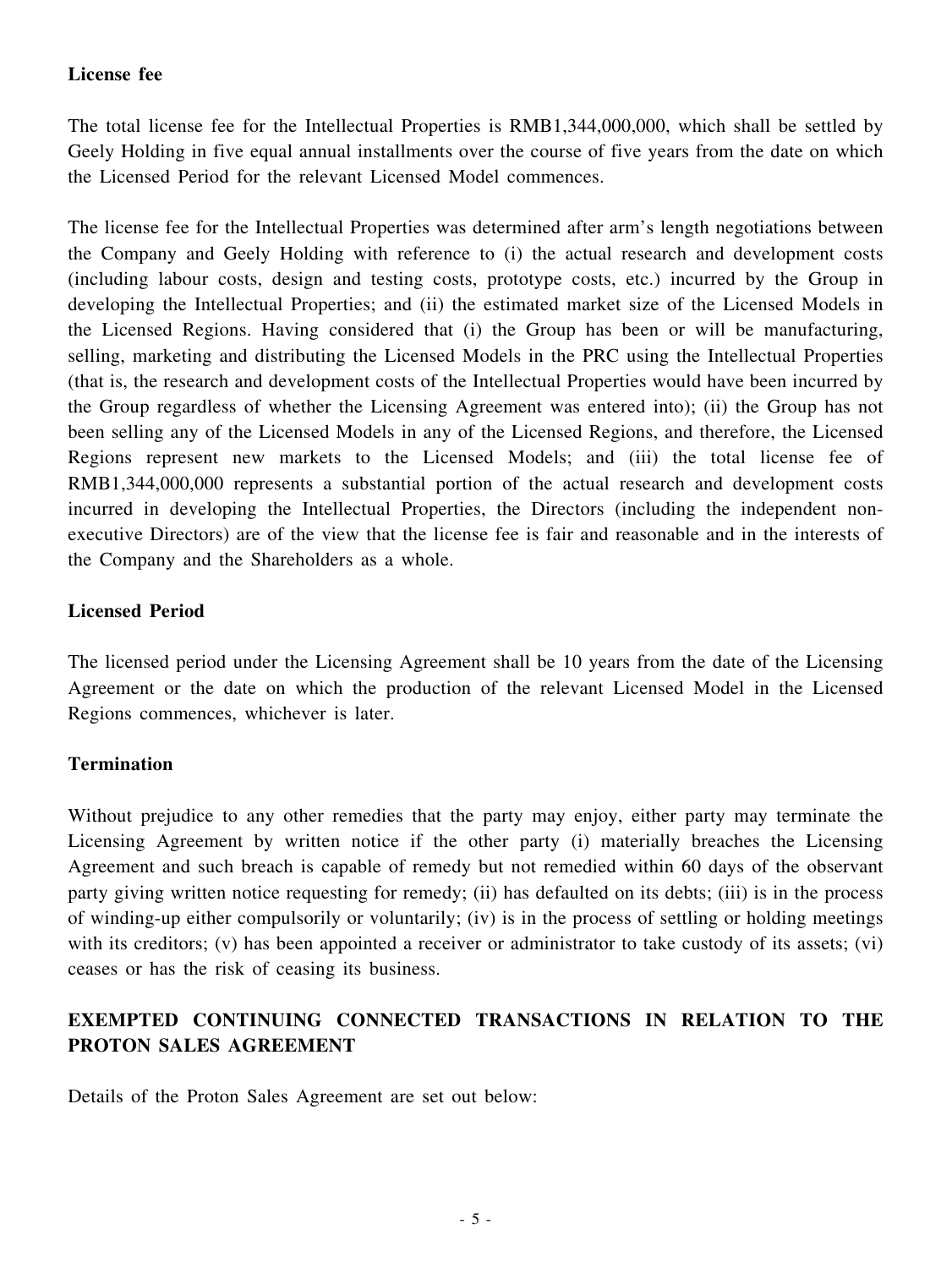### **Date**

24 September 2018

### **Parties**

Vendor: The Company

Purchaser: Geely Holding

Please refer to the paragraph headed "Exempted connected transaction in relation to the Licensing Agreement – Parties" in this announcement for details regarding Geely Holding.

### **Subject matter**

Pursuant to the Proton Sales Agreement, the Group agreed to sell, and the Geely Holding Group agreed to procure, CBUs, CKDs and related after-sales parts of the Licensed Models. The CBUs, CKDs and related after-sales parts of the Licensed Models to be procured by the Geely Holding Group pursuant to the Proton Sales Agreement will be sold to the Proton Group for their sale, marketing and distribution in the Licensed Regions.

The sale of CBUs, CKDs and related after-sales parts of the Licensed Models by the Group to the Geely Holding Group will be conducted in the ordinary and usual course of business of the Group, on normal commercial terms and on terms no less favourable to the Company than terms available to or from (as applicable) other independent third parties to the Company.

### **Pricing basis**

Pursuant to the Proton Sales Agreement, the CBUs, CKDs and related after-sales parts of the Licensed Models will be sold to the Geely Holding Group at prices determined based on the formula below:

Selling price = C1 x  $(1 + 5.83\%)$ 

Where:

 $C1$  = actual costs incurred for the manufacturing of CBUs, CKDs and related after-sales parts of the Licensed Models plus related tax.

The margin rate of 5.83% was determined by the Company and Geely Holding after arm's length negotiation with reference to the median three-year weighted average cost-plus-margins of comparable companies producing similar products of 5.83% as stated in a transfer pricing analysis report (the "**Pricing Analysis Report**") prepared by an independent certified public accountant firm.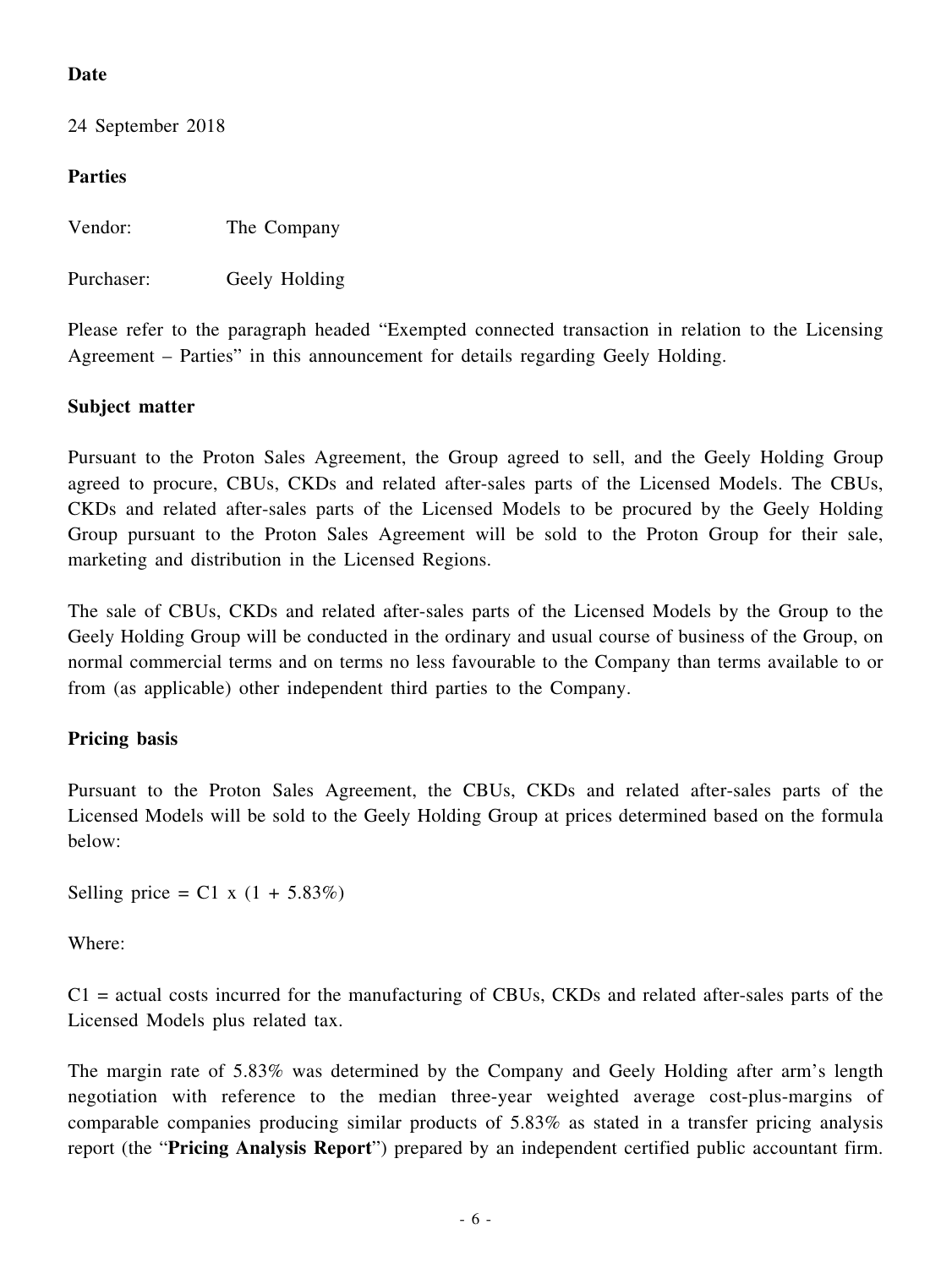Having considered the pricing basis as described above, in particular, the margin rate to be charged by the Group as stipulated in the Proton Sales Agreement is equal to the median three-year weighted average cost-plus-margins of comparable companies producing similar products as stated in Pricing Analysis Report, the Directors (including the independent non-executive Directors) consider the pricing basis under the Proton Sales Agreement fair and reasonable and in the interests of the Company and the Shareholders as a whole.

### **Payment terms**

All transactions contemplated under the Proton Sales Agreement shall be settled within 90 days from product delivery.

#### **Term**

The Proton Sales Agreement has a term from the date of the Proton Sales Agreement to 31 December 2020.

#### **Condition precedent to the Proton Sales Agreement**

The Proton Sales Agreement is subject to the Company having complied with the relevant requirements of the Listing Rules with regard to the continuing connected transactions contemplated under the Proton Sales Agreement.

If the above condition has not been fulfilled on or before 31 December 2018 (or such later date as the parties may agree in writing), the Proton Sales Agreement will lapse and all the obligations and liabilities of the parties under the Proton Sales Agreement will cease and terminate.

#### **Termination**

Either party may terminate the Proton Sales Agreement (i) by giving the other three months prior written notice; or (ii) at any time if (a) either party ceases business, is subject to attachment or is ordered to close down by the court or the relevant authorities in the relevant jurisdictions as resulted from material violation of the laws or regulations, declares bankruptcy, is unable to perform its obligations under the Proton Sales Agreement due to force majeure; or (b) Geely Holding ceases to be a connected person of the Company.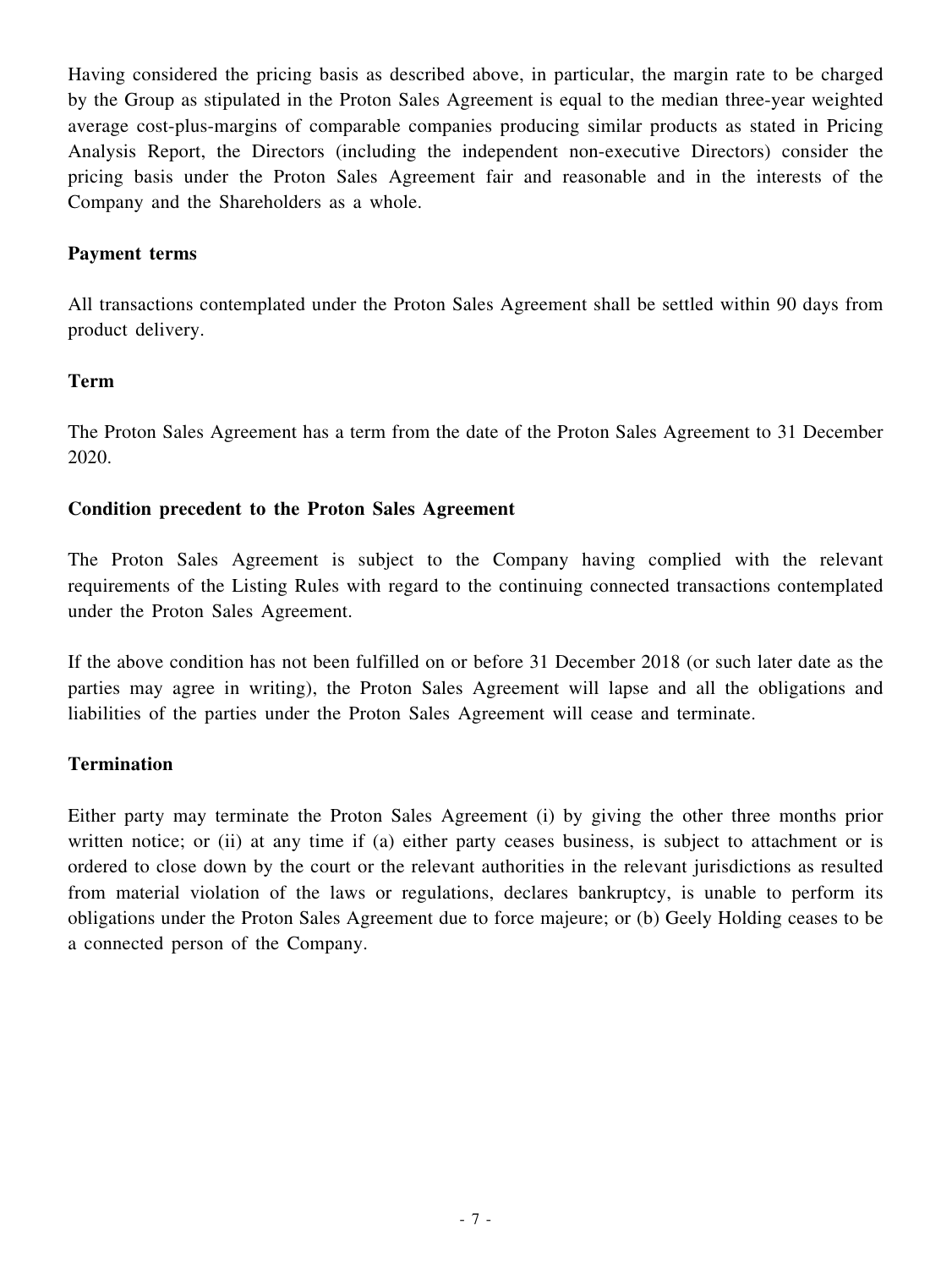#### **Proton Sales Annual Caps**

The table below sets out the proposed annual caps under the Proton Sales Agreement for each of the three years ending 31 December 2020:

|                                              | Proposed annual caps<br>for the year ending 31 December |                |                |
|----------------------------------------------|---------------------------------------------------------|----------------|----------------|
|                                              |                                                         |                |                |
|                                              | 2018                                                    | 2019           | <b>2020</b>    |
|                                              | <i>RMB'000</i>                                          | <i>RMB'000</i> | <b>RMB'000</b> |
| Sales of CBUs, CKDs and related after-sales  |                                                         |                |                |
| parts of the Licensed Models by the Group to |                                                         |                |                |
| the Geely Holding Group                      | 398,730                                                 | 3,803,498      | 4, 147, 700    |

#### *Basis of determination of the Proton Sales Annual Caps*

The Proton Sales Annual Caps were determined by the Directors with reference to (i) the estimated number of units of CBUs, CKDs and related after-sales parts of the Licensed Models to be sold by the Group to the Geely Holding Group, which in turn was determined based on the production capacity (for assembling CKDs into CBUs) of the Proton Group and the projected unit sales of the Licensed Models of the Proton Group in the Licensed Regions for the three years ending 31 December 2020; (ii) the estimated manufacturing cost of CBUs, CKDs and related after-sales parts of the Licensed Models for the three years ending 31 December 2020; and (iii) the margin rate of 5.83% over such estimated manufacturing costs.

The Directors (including the independent non-executive Directors) are of the view that the Proton Sales Annual Caps for the three years ending 31 December 2020 are fair and reasonable and are in the interests of the Company and the Shareholders as a whole.

### **REASONS FOR AND BENEFITS OF THE LICENSING AGREEMENT AND THE PROTON SALES AGREEMENT**

On 23 June 2017, Geely Holding entered into an agreement with DRB-HICOM pursuant to which the Geely Holding Group acquired from DRB-HICOM 49.9% interests in Proton, a Malaysia-based automobile company established in 1983. The Intellectual Properties and the Foreground Intellectual Properties to be licensed to the Geely Holding Group pursuant to the Licensing Agreement, and the CBUs, CKDs and related after-sales parts of the Licensed Models to be procured by the Geely Holding Group pursuant to the Proton Sales Agreement are for the ultimate use by the Proton Group for their design, development, manufacture, sale, marketing and distribution of the Licensed Models in the Licensed Regions.

The Group has been or will be manufacturing, selling, marketing and distributing the Licensed Models in the PRC under the "Geely" brand. On the other hand, as at the date of this announcement, the Group has not been selling any of the Licensed Models in the Licensed Regions, i.e. Negara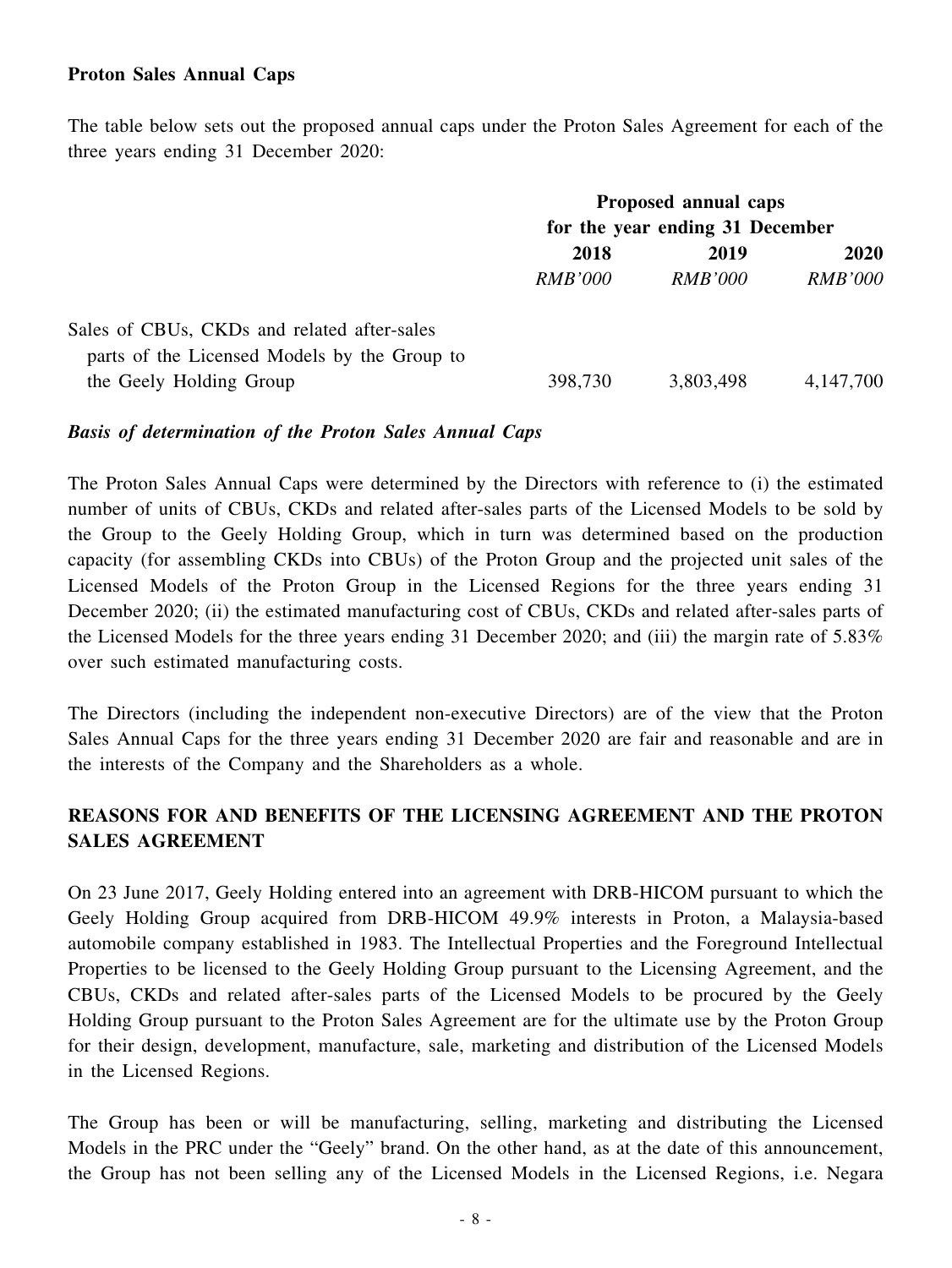Brunei Darussalam, Republic of Indonesia, Malaysia, Republic of Singapore or Thailand. The Company considers that the Licensing Agreement will provide an opportunity for the Group to export its technology in addition to exporting its products, and to generate additional income for the Group. Furthermore, the entering into of the Proton Sales Agreement will allow the Group to expand its revenue sources by selling its products to the Geely Holding Group and ultimately to the Proton Group for sale in markets in which the Group currently does not have operations.

The Directors (including the independent non-executive Directors) are of the views that, although the Licensing Agreement was not entered into in the ordinary and usual course of business of the Company, the Licensing Agreement is on normal commercial terms, fair and reasonable and is in the interests of the Company and the Shareholders as a whole.

The Directors (including the independent non-executive Directors) are of the views that the Proton Sales Agreement (including the Proton Sales Annual Caps) is entered into in the ordinary and usual course of business of the Company, on normal commercial terms, fair and reasonable and is in the interests of the Company and the Shareholders as a whole.

## **INTERNAL CONTROL MEASURES IN RELATION TO PRICING FOR THE PROTON SALES AGREEMENT**

In order to ensure that the aforesaid pricing basis for the Proton Sales Agreement is adhered to, the Company will adopt the following internal control measures:

For the sale of CBUs, CKDs and related after-sales parts of the Licensed Models by the Group to the Geely Holding Group, the Group will monitor the manufacturing costs as well as the applicable PRC taxes to ensure that the selling price of such CBUs, CKDs and related after-sales parts are determined properly. The Group and the Geely Holding Group will negotiate the terms of such transactions to ensure that prices are fair and reasonable, and properly reflect the level of costs incurred by both parties in such transactions.

The internal audit department of the Group will conduct assessment on the internal control measures for all continuing connected transactions to ensure such internal control measures have been adhered to and are effective. The independent non-executive Directors will also conduct review on all continuing connected transactions every year and confirm that the transactions have been entered into in the ordinary and usual course of business of the Group; on normal commercial terms or better; and according to the agreements governing them on terms that are fair and reasonable and in the interests of the Company and the Shareholders as a whole. The Company also engages its independent auditor to report on all continuing connected transactions every year. The independent auditor will review and confirm whether all continuing connected transactions have been approved by the Board; are in accordance with the pricing policies of the relevant agreement governing the transactions; and have not exceeded the relevant annual caps.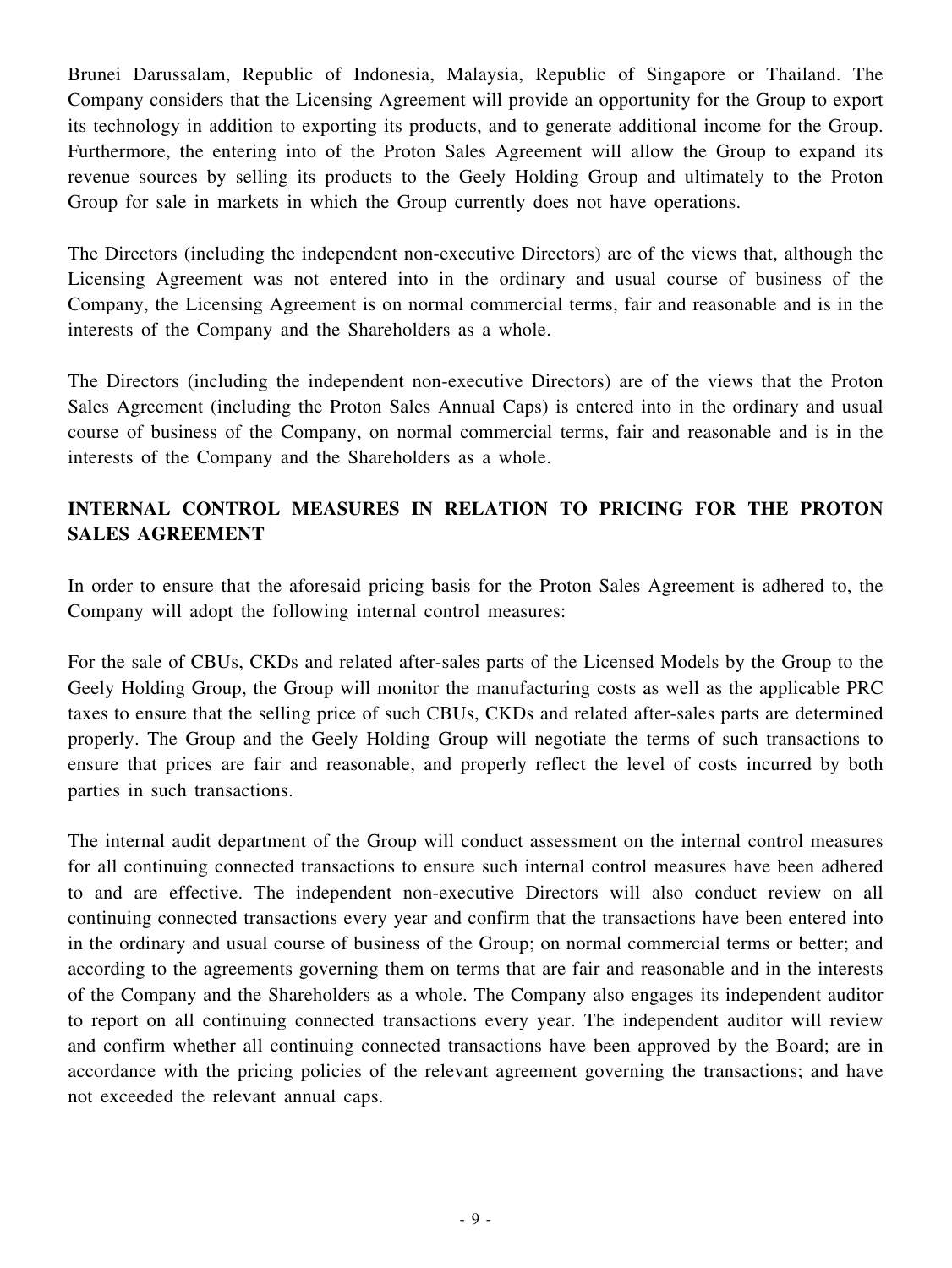### **IMPLICATIONS UNDER THE LISTING RULES**

#### **(A) The Licensing Agreement**

As at the date of this announcement, Geely Holding is ultimately wholly owned by Mr. Li and his associate. As such, Geely Holding is an associate of Mr. Li, an executive Director and a substantial Shareholder holding approximately 44.41% of the total issued share capital of the Company as at the date of this announcement, and a connected person of the Company. Accordingly, the transaction contemplated under the Licensing Agreement constitutes a connected transaction for the Company pursuant to Chapter 14A of the Listing Rules.

As the applicable percentage ratios (as defined in the Listing Rules) of the Licensing Agreement are over 0.1% but less than 5%, the Licensing Agreement is subject to the reporting and announcement requirements, but is exempt from the Independent Shareholders' approval requirement under Chapter 14A of the Listing Rules.

#### **(B) The Proton Sales Agreement**

As Geely Holding is a connected person of the Company, the transactions contemplated under the Proton Sales Agreement constitute continuing connected transactions for the Company pursuant to Chapter 14A of the Listing Rules.

As the applicable percentage ratios (as defined in the Listing Rules) of the Proton Sales Annual Caps are over 0.1% but less than 5% on an annual basis, the Proton Sales Agreement (including the Proton Sales Annual Caps) is subject to the reporting, annual review and announcement requirements, but is exempt from the Independent Shareholders' approval requirement under Chapter 14A of the Listing Rules.

Mr. Li, Mr. Yang Jian, Mr. Li Dong Hui, Daniel and Mr. An Cong Hui, each an executive Director, are considered to be interested in the Licensing Agreement and the Proton Sales Agreement by virtue of their interests and/or directorship in Geely Holding. As a result, each of Mr. Li, Mr. Yang Jian, Mr. Li Dong Hui, Daniel and Mr. An Cong Hui has abstained from voting on the Board resolutions for approving the Licensing Agreement and the Proton Sales Agreement (including the Proton Sales Annual Caps) and the transactions contemplated thereunder.

### **DEFINITIONS**

Unless the context otherwise requires, the following terms in this announcement shall have the meanings set out below:–

| "associate(s)" | has the meaning ascribed to it in the Listing Rules |
|----------------|-----------------------------------------------------|
| "Board"        | the board of Directors                              |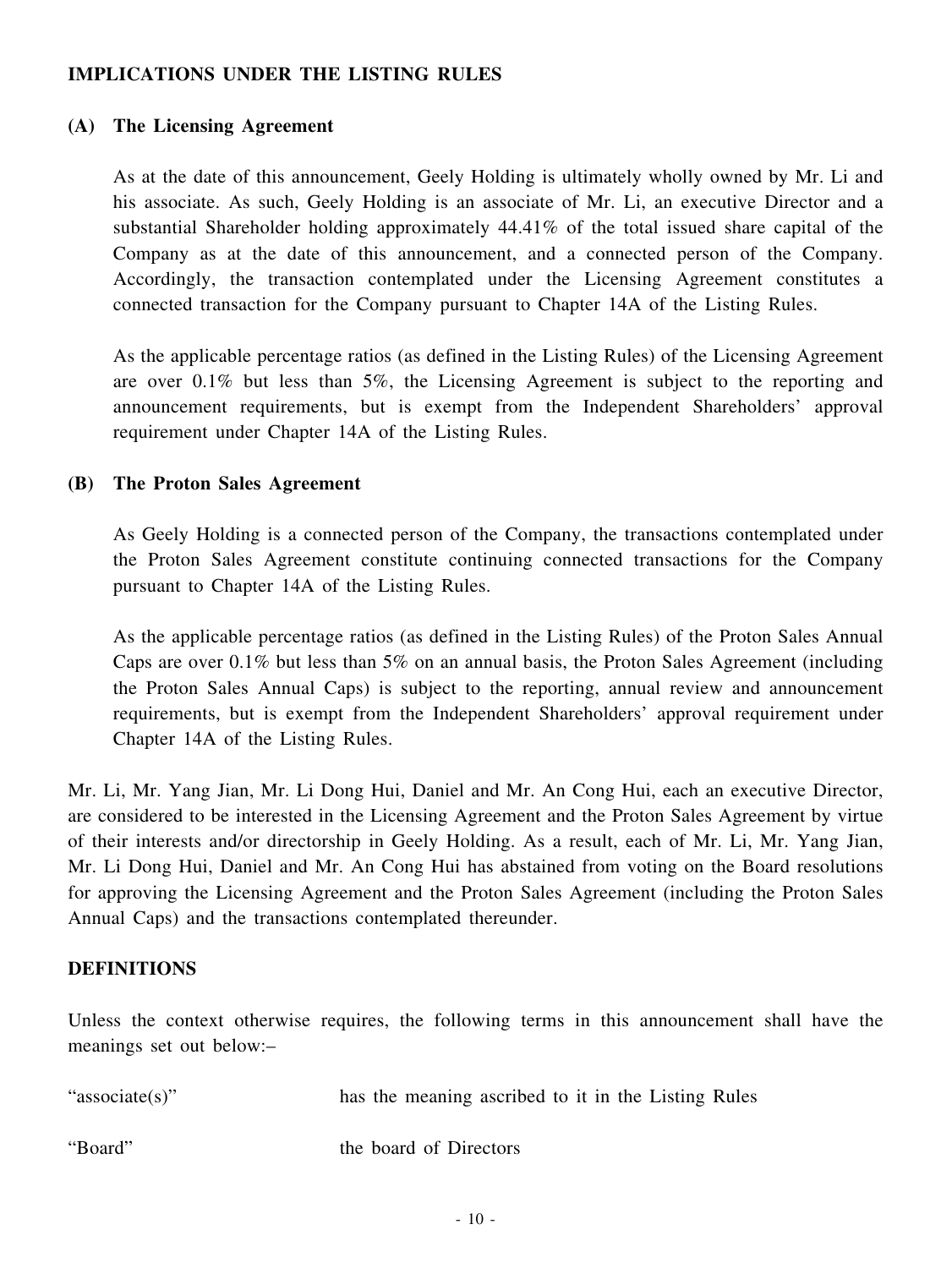| "CKD(s)"                                | complete knock down kit(s) (整車成套件), a complete kit needed to<br>assemble a vehicle                                                                                                                    |
|-----------------------------------------|-------------------------------------------------------------------------------------------------------------------------------------------------------------------------------------------------------|
| "CBU(s)"                                | complete buildup unit(s) ( $\stackrel{m}{\leq}$ $\stackrel{m}{\leq}$ ), a complete vehicle after the final<br>assembly                                                                                |
| "Company"                               | Geely Automobile Holdings Limited, a company incorporated in<br>the Cayman Islands with limited liability the shares of which are<br>listed on the main board of the Stock Exchange (stock code: 175) |
| "connected person"                      | has the meaning ascribed to it under the Listing Rules                                                                                                                                                |
| "Director(s)"                           | the director(s) of the Company                                                                                                                                                                        |
| "DRB-HICOM"                             | DRB-HICOM Berhad, a public company whose shares are listed on<br>Kuala Lumpur Stock Exchange                                                                                                          |
| "Foreground Intellectual<br>Properties" | any subsequent enhancement, development, update and revision on<br>the Intellectual Properties developed by either parties to the<br>Licensing Agreement                                              |
| "Geely Holding"                         | 浙江吉利控股集團有限公司 (Zhejiang Geely Holding Group<br>Company Limited*), a private limited liability company<br>incorporated in the PRC, and is ultimately wholly owned by Mr.<br>Li and his associate        |
| "Geely Holding Group"                   | Geely Holding and its subsidiaries                                                                                                                                                                    |
| "Group"                                 | the Company and its subsidiaries                                                                                                                                                                      |
| "HK\$"                                  | Hong Kong dollar, the lawful currency of Hong Kong                                                                                                                                                    |
| "Hong Kong"                             | Hong Kong Special Administrative Region of the PRC                                                                                                                                                    |
| "Independent Shareholders"              | Shareholder(s) other than Mr. Li, Mr. Yang Jian, Mr. Li Dong Hui,<br>Daniel, Mr. An Cong Hui and their respective associates                                                                          |
| "Intellectual Properties"               | the intellectual properties including, among other things, patents,<br>inventions, designs, copyrights, etc. associated with the Licensed<br>Models                                                   |
| "Licensed Models"                       | the NL-3 Model (also known as "Geely Boyue" (吉利博越)), the<br>SX11 Model and the VF11 Model. The term "Licensed Model"<br>shall mean anyone of the above                                                |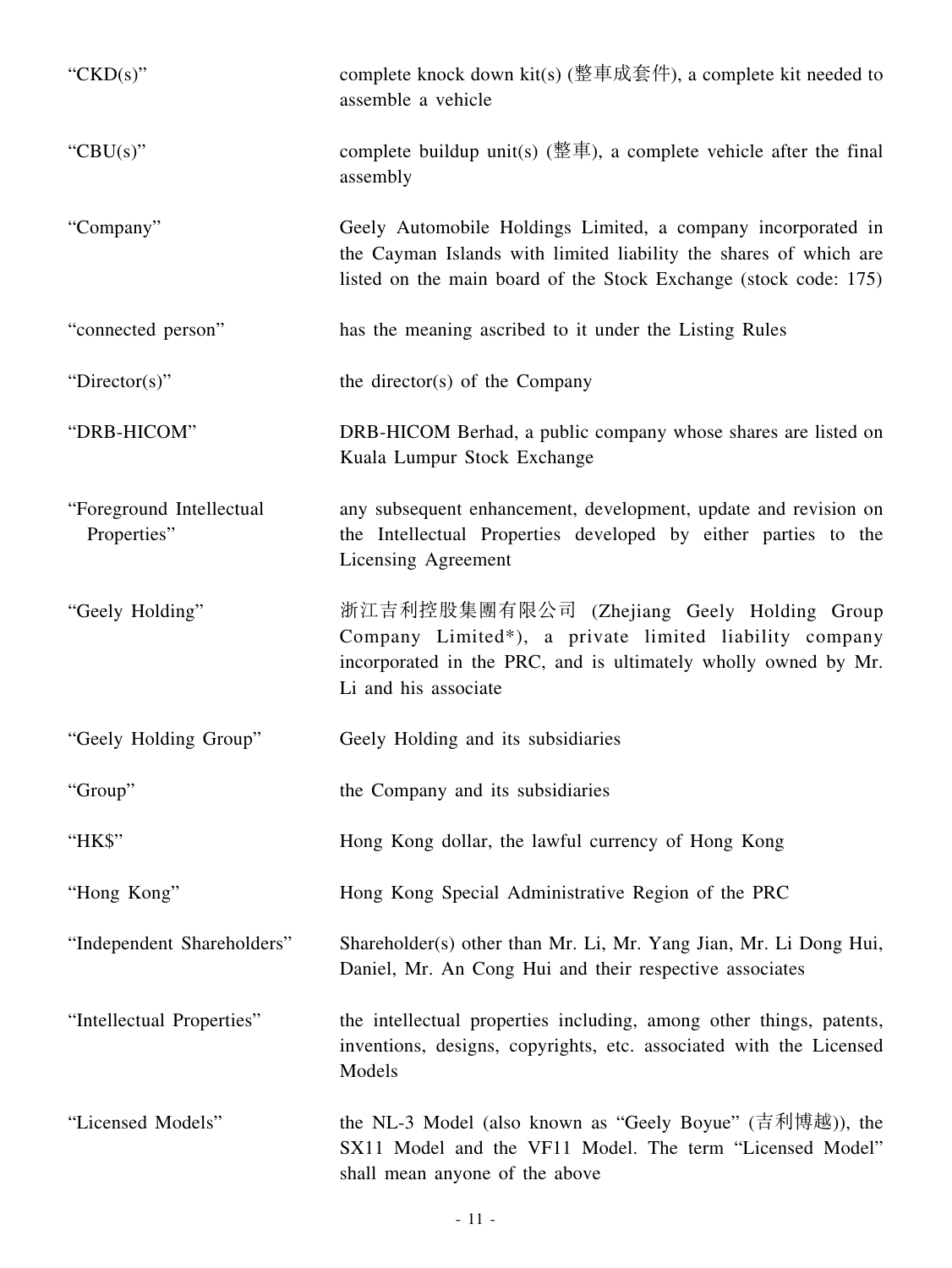| "Licensed Period"     | the licensed period for each Licensed Model, which shall be 10<br>years from the date of the Licensing Agreement or the date on<br>which the production of the relevant Licensed Model in the<br>Licensed Regions commences, whichever is later                                                                                                                                                                     |
|-----------------------|---------------------------------------------------------------------------------------------------------------------------------------------------------------------------------------------------------------------------------------------------------------------------------------------------------------------------------------------------------------------------------------------------------------------|
| "Licensed Regions"    | Negara Brunei Darussalam, Republic of Indonesia, Malaysia,<br>Republic of Singapore, Thailand and other regions to be agreed<br>between the Company and Geely Holding. The term "Licensed<br>Region" shall mean anyone of the above                                                                                                                                                                                 |
| "Licensing Agreement" | the licensing agreement entered into between the Company and<br>Geely Holding on 24 September 2018 in relation to the licensing of<br>the Intellectual Properties and the Foreground Intellectual<br>Properties by the Group to the Geely Holding for the design,<br>development, manufacture, sale, marketing and distribution of the<br>Licensed Models within the Licensed Regions during the Licensed<br>Period |
| "Listing Rules"       | the Rules Governing the Listing of Securities on the Stock<br>Exchange                                                                                                                                                                                                                                                                                                                                              |
| "Mr. Li"              | Mr. Li Shu Fu, an executive Director and a substantial Shareholder<br>together with his associate, holding 44.41% interests in the total<br>issued share capital of the Company as at the date of this<br>announcement                                                                                                                                                                                              |
| "NL-3 Model"          | known as "Geely Boyue" (吉利博越), which is a sport utility<br>vehicle model developed by the Group                                                                                                                                                                                                                                                                                                                     |
| "percentage ratio(s)" | has the meaning ascribed to it under Rule 14.07 of the Listing<br>Rules                                                                                                                                                                                                                                                                                                                                             |
| "PRC"                 | the People's Republic of China, and for the purposes of this<br>announcement excluding Hong Kong, the Macau Special<br>Administrative Region, and Taiwan                                                                                                                                                                                                                                                            |
| "Proton"              | Proton Holdings Berhad, a private limited liability company<br>incorporated in Malaysia, and is owned as to 49.9% by Geely<br>Holding Group                                                                                                                                                                                                                                                                         |
| "Proton Group"        | Proton and its subsidiaries                                                                                                                                                                                                                                                                                                                                                                                         |